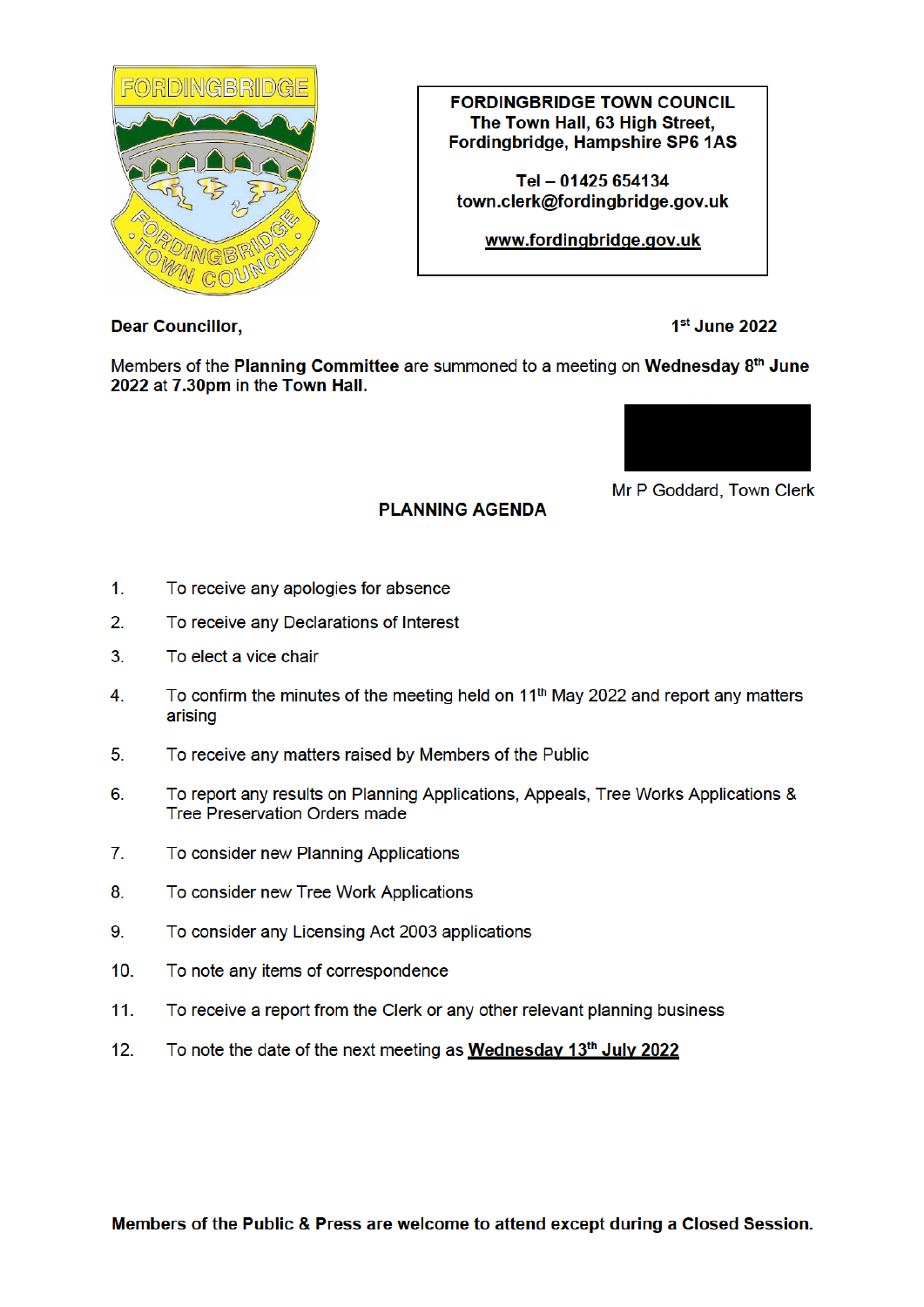## **CURRENT PLANNING APPEALS**

| <b>APPLICATION NO:</b> | 21/11256                                                                                 |
|------------------------|------------------------------------------------------------------------------------------|
| ISITE:                 | KINGFISHER COTTAGE, SALISBURY ROAD, BURGATE,<br><b>FORDINGBRIDGE SP6 1LX</b>             |
| <b>IDESCRIPTION:</b>   | Change of use of existing leisure building to holiday let; windows to<br>south elevation |
| APPLICANT:             | <b>Mr Pritchard</b>                                                                      |

| <b>APPLICATION NO:</b> | 21/10068                                                            |
|------------------------|---------------------------------------------------------------------|
| SITE:                  | KINGFISHER COTTAGE, SALISBURY ROAD, BURGATE,                        |
|                        | <b>FORDINGBRIDGE SP6 1LX</b>                                        |
| <b>IDESCRIPTION:</b>   | Use of existing leisure building as annex to main dwelling; windows |
|                        | to south elevation                                                  |
| <b>APPLICANT:</b>      | <b>Mr Pritchard</b>                                                 |

## **NEW APPLICATIONS**

**Details of the following applications can be viewed at http://planning.newforest.gov.uk/onlineapplications/**

| <b>APPLICATION NO:</b>                                                               | 22/10148                                                                |
|--------------------------------------------------------------------------------------|-------------------------------------------------------------------------|
| TYPE:                                                                                | <b>Full Planning Permission</b>                                         |
| SITE:                                                                                | 2 Park Road, Fordingbridge SP6 1EQ                                      |
| DESCRIPTION:                                                                         | 4 detached dwellings with associated garages/parking and<br>landscaping |
| APPLICANT:                                                                           | Northshore Companies Ltd - Northshore Companies Ltd                     |
| <b>PRESENTED BY:</b>                                                                 | <b>Cllr Anstey</b>                                                      |
| For details of this application please click on the following link: view online here |                                                                         |

| APPLICATION NO:                                                                      | 22/10518                                                     |
|--------------------------------------------------------------------------------------|--------------------------------------------------------------|
| TYPE:                                                                                | <b>Full Planning Permission</b>                              |
| SITE:                                                                                | 25 SALISBURY STREET, FORDINGBRIDGE SP6 1AB                   |
| DESCRIPTION:                                                                         | Creation of 1x 1 bed flat & 1x studio flat above commercial, |
|                                                                                      | business & service premises                                  |
| APPLICANT:                                                                           | Mr Lawrence - Smart Homes Southampton Ltd                    |
| <b>IPRESENTED BY:</b>                                                                | <b>Cllr Lewendon</b>                                         |
| For details of this application please click on the following link: view online here |                                                              |

| APPLICATION NO:                                                                      | 22/10291                                                                                                                                                                                                                                                                                                                     |
|--------------------------------------------------------------------------------------|------------------------------------------------------------------------------------------------------------------------------------------------------------------------------------------------------------------------------------------------------------------------------------------------------------------------------|
| <b>TYPE:</b>                                                                         | <b>Listed Building Alteration</b>                                                                                                                                                                                                                                                                                            |
| SITE:                                                                                | ROSEMARY COTTAGE, FRYERN COURT ROAD, BURGATE,<br>FORDINGBRIDGE SP6 1LZ                                                                                                                                                                                                                                                       |
| <b>DESCRIPTION:</b>                                                                  | Roof repairs over the front stair and landing relating to an<br>ineffectual ridge beam and distorted/leaning front dormer window;<br>the area over the rear left hip; tying-in the front and rear elevations,<br>and attempt to restore the cross-frame tie beams have been cut<br>(Application for Listed Building Consent) |
| APPLICANT:                                                                           | Mr Forknall                                                                                                                                                                                                                                                                                                                  |
| <b>PRESENTED BY:</b>                                                                 | <b>Cllr Hale</b>                                                                                                                                                                                                                                                                                                             |
| For details of this application please click on the following link: view online here |                                                                                                                                                                                                                                                                                                                              |

**Members of the Public & Press are welcome to attend except during a Closed Session.**